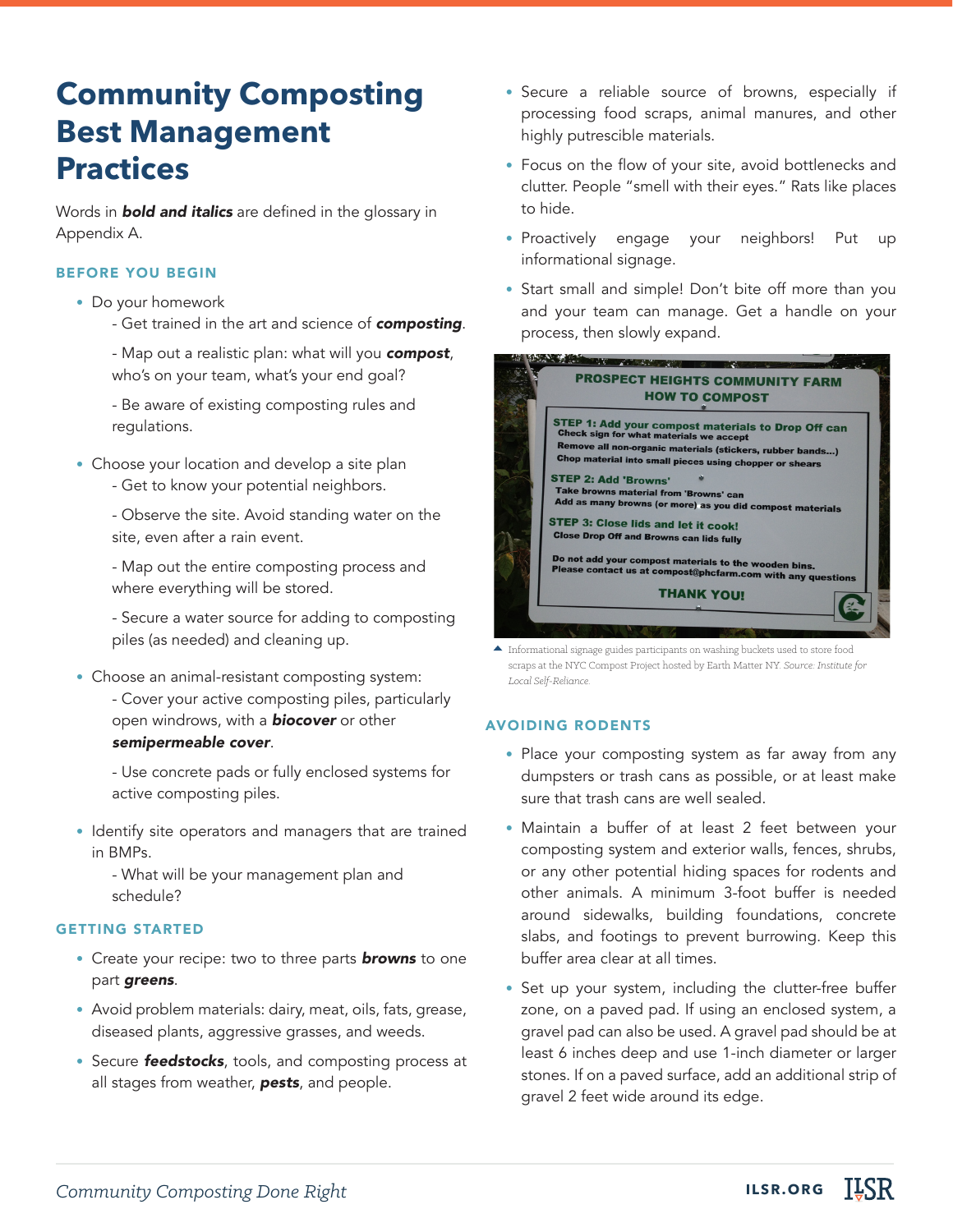• Rats do not like to feel exposed, so don't give them places to hide! Avoid clutter, piles of materials, tall grasses, and low shrubs around your composting system. If piles of materials are unavoidable, make sure to move them around periodically to prevent housing any unwanted residents.

## CONSIDERATIONS FOR SITES COMPOSTING ANI-MAL MANURES AND FOOD SCRAPS FROM MORE THAN ONE HOUSEHOLD

- For sites that are composting animal manures and food scraps from more than one household – particularly those creating compost for use in food production – active management, *thermophilic* "hot" conditions, and meeting *Process to Further Reduce Pathogens (PFRP)* guidelines are recommended.
- Achieve thermophilic conditions by:
	- using an appropriate recipe with sufficient porosity,

- providing piles with sufficient moisture (but not too much),

- mixing ingredients thoroughly,
- building a pile of sufficient size,
- monitoring temperatures,
- turning compost piles as temperatures indicate.
- Meet PFRP guidelines:
	- For aerated open piles, bin and in-vessel systems with good insulation (in a vessel or covered with a finished or clean material): active piles should reach 55°C (131°F) or higher for 3 consecutive days.

- For passively aerated or turned open piles: active piles should reach 55°C (131°F) or higher for at least 15 days (can be nonconsecutive), and receive a minimum of five turnings with at least 3 days between turnings.

- Do not store food scraps, which are highly *putrescible*, onsite unless they have been *bokashi*-fermented. The fresher the food scraps, the better. If food scraps cannot be processed into the compost pile immediately, at minimum, add brown material to soak up liquids and prevent *anaerobic* conditions.
- Always have enough browns on site.



The Prospect Heights Community Farm tracks management of the composting system and the pounds of food scraps being added*. Source: Institute for Local Self-Reliance.*

- Prevent water that comes in contact with animal manures, raw food scraps, or actively composting piles from entering streams or other bodies of water, or touching edible plants. Minimize *contact water* and filter through a meadow, berm, or filtration rain garden. Local rules may determine how this liquid needs to be managed.
- Use layers of material at the base of piles and to cap piles to maintain *aerobic* conditions, help manage odors, keep flies away, and contain fungal spores.

- 6 inches of course browns, such as wood chips, make a good base.

- Cap your pile with a semipermeable cover, or a biocover: at least 2 inches of finished (screened) compost, 6 inches of unscreened compost, or 12 inches of *overs* to prevent pest problems and avoid any nuisance smells.

- Be sure to build composting piles that are of sufficient size (at least 27 cubic feet) and stop adding material as you begin the PFRP process.
- If temperatures don't rise to a thermophilic range within a couple of days of building a pile of sufficient size, or if nuisance odors arise, troubleshoot immediately.

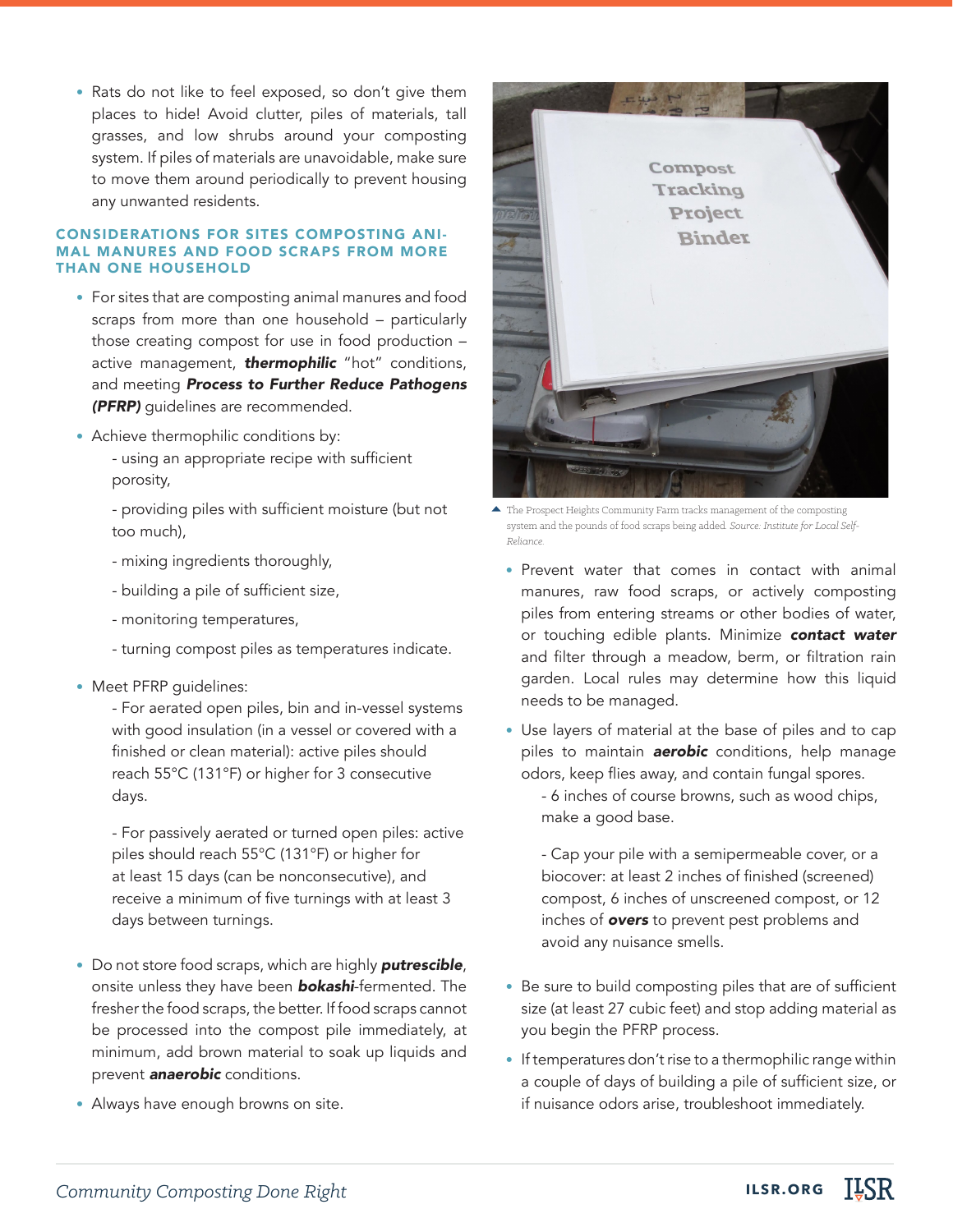- During the active or thermophilic phase, observe your piles and turn regularly, driven by your observations. At a minimum, turn piles when the temperature peaks and starts to fall, or when temperatures surpass 160°F.
- If problems arise, be ready to cut off food scrap deliveries. These may include complaints from neighbors or regulators, rodent infestations, shortage of browns, or other unmanageable issues.

# TABLE 4. IDEAL INITIAL PARAMETERS FOR THERMOPHILIC COMPOSTING

| <b>Characteristic</b>                      | <b>Ideal Range</b> |
|--------------------------------------------|--------------------|
| Moisture (%)                               | $50 - 60$          |
| C: N                                       | $25:1 - 40:1$      |
| Oxygen (%)                                 | >10                |
| Temperature (°F)                           | $120 - 155$        |
| Particle Size (inches)                     | $1/8 - 2$          |
| <b>Bulk Density</b><br>(pounds/cubic yard) | $800 - 1000$       |
| Pile Size (cubic yard)                     | >1                 |

*Source: Adapted from the* USCC Compost Operations Training Program *(2015).*

# MONITORING AND RECORDKEEPING

- Monitor for animal activity and take immediate action to make and keep your site inhospitable to pests.
- For sites composting animal manures and food scraps from more than one household – particularly those creating compost for use in food production – track temperatures, odors, and moisture levels.
- Use compost thermometers, the hand-squeeze test, and your nose to gauge and record temperatures, moisture content, and odor levels throughout the composting process. Allow these measurements to guide your management. This will help assure thermophilic composting conditions are achieved, and nuisance issues and unwanted attention are avoided.
- Record these measurements so you can re-create successful compost mixes, avoid problematic ones, and back up your project in case curious regulators or members of the public inquire.

## FINISHING AND TESTING

• *Cure* your compost, or allow the composting process to gradually come to a complete finish, in order

to produce a chemically stable finished product. Unfinished compost can damage plants.

- Allow a minimum of 4 weeks for curing; 2 to 4 months are preferable.
- Protect or monitor curing and finished compost piles from weather and pests. If employing an open pile system on a sloped site, make sure curing and finished compost piles are uphill of any active piles or raw feedstocks.
- Make sure there are no recognizable original feedstocks in the curing and finished compost. Overs such as tough woody materials and contaminants, like plastic and metal, can be screened out.
- Regularly test your compost quality, especially if you are producing compost for sale, creating compost for food production, or accepting materials that have the potential for pathogens (such as manures, meat, and large amounts of food scraps from off-site).

## MANAGING YOUR TEAM

- Avoid burnout! Make sure you have enough managers to allow people time off, particularly in volunteermanaged projects.
- Be realistic. Think about what your dependable labor force can handle. Your ability to enact BMPs should determine what and how much your site is composting.
- Set regular and consistent work days if engaging the community. Have someone responsible for this outreach.

## HEALTH AND SAFETY

- Identify all potential hazards present on your site and create basic operating procedures to manage them.
- Be prepared to act on participant safety concerns in a meaningful way as soon as possible.
- Inform participants about *Aspergillus fumigatus*, a common fungal species found in soil, decomposing leaves, and compost that some people will be sensitive to.
- Wear gloves and wash your hands after removing gloves.
- Rinse composting tools after use and do not use for gardening.